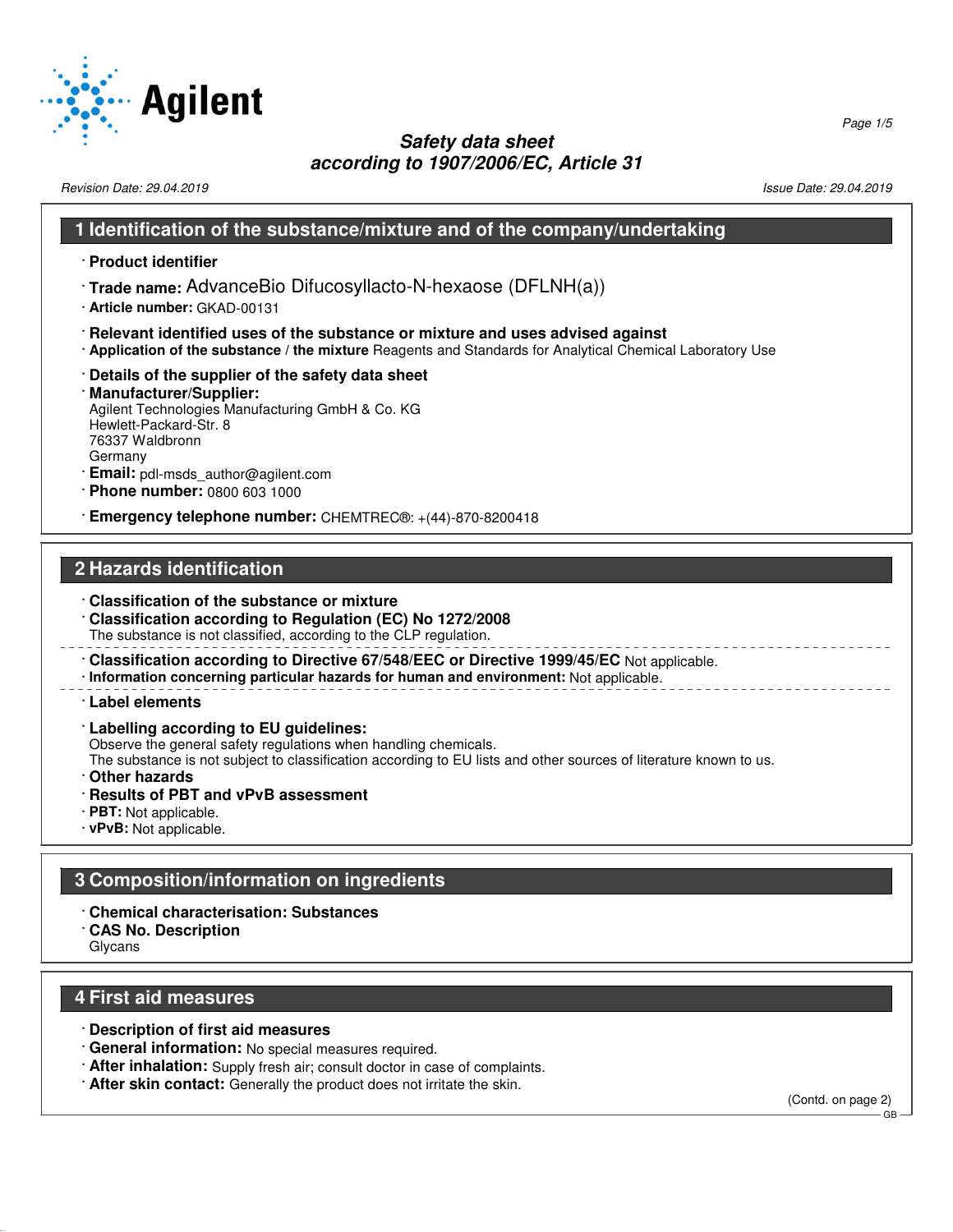Revision Date: 29.04.2019 Issue Date: 29.04.2019

## **Trade name:** AdvanceBio Difucosyllacto-N-hexaose (DFLNH(a))

(Contd. of page 1)

- · **After eye contact:** Rinse opened eye for several minutes under running water.
- · **After swallowing:** If symptoms persist consult doctor.
- · **Information for doctor:**
- · **Most important symptoms and effects, both acute and delayed** No further relevant information available.
- · **Indication of any immediate medical attention and special treatment needed** No further relevant information available.

#### **5 Firefighting measures**

- · **Extinguishing media**
- · **Suitable extinguishing agents:** Use fire extinguishing methods suitable to surrounding conditions.
- · **Special hazards arising from the substance or mixture** No further relevant information available.
- · **Advice for firefighters**
- · **Protective equipment:** No special measures required.

#### **6 Accidental release measures**

- · **Personal precautions, protective equipment and emergency procedures** Wear protective gloves / eye protection / face protection.
- · **Environmental precautions:** Do not allow to enter sewers/ surface or ground water.
- · **Methods and material for containment and cleaning up:** Pick up mechanically.

#### **Reference to other sections**

See Section 7 for information on safe handling.

See Section 8 for information on personal protection equipment.

See Section 13 for disposal information.

## **7 Handling and storage**

- · **Handling:**
- · **Precautions for safe handling** Wear protective gloves / eye protection / face protection.
- · **Information about fire and explosion protection:** No special measures required.
- · **Conditions for safe storage, including any incompatibilities**
- · **Storage:**
- · **Requirements to be met by storerooms and receptacles:** No special requirements.
- · **Information about storage in one common storage facility:** Not required.
- · **Further information about storage conditions:** None.
- · **Specific end use(s)** No further relevant information available.

## **8 Exposure controls/personal protection**

· **Additional information about design of technical facilities:** No further data; see item 7.

- · **Control parameters**
- · **Ingredients with limit values that require monitoring at the workplace:** Not required.

· **Additional information:** The lists valid during the making were used as basis.

(Contd. on page 3)

GB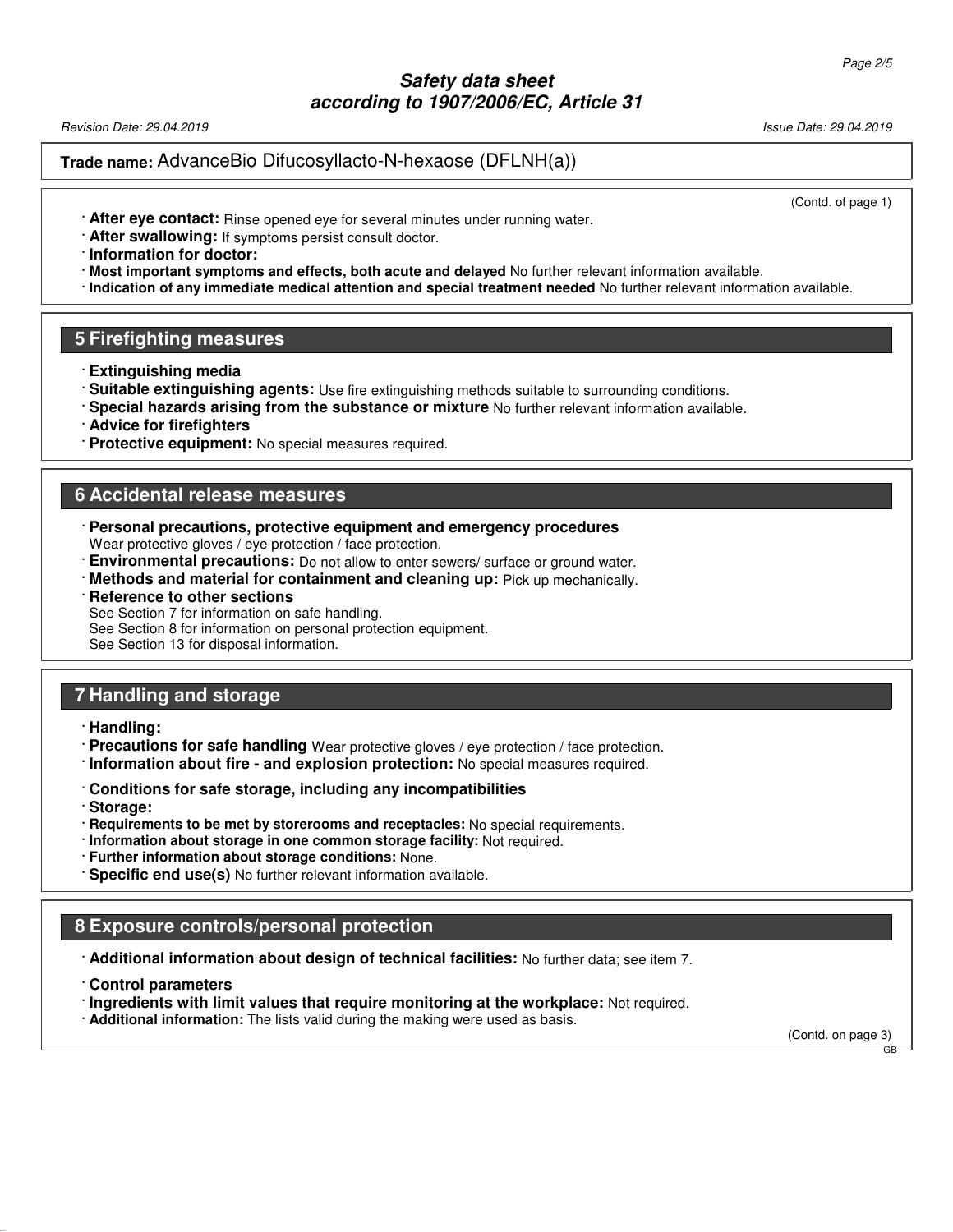Revision Date: 29.04.2019 Issue Date: 29.04.2019

## **Trade name:** AdvanceBio Difucosyllacto-N-hexaose (DFLNH(a))

(Contd. of page 2)

GB

#### · **Exposure controls**

- · **Personal protective equipment:**
- · **General protective and hygienic measures:**

The usual precautionary measures are to be adhered to when handling chemicals.

- · **Respiratory protection:** Not required.
- · **Protection of hands:**

The glove material has to be impermeable and resistant to the product/ the substance/ the preparation.

Selection of the glove material on consideration of the penetration times, rates of diffusion and the degradation

#### · **Material of gloves**

The selection of the suitable gloves does not only depend on the material, but also on further marks of quality and varies from manufacturer to manufacturer.

· **Penetration time of glove material**

The exact break through time has to be found out by the manufacturer of the protective gloves and has to be observed.

· **Eye protection:** Wear eye protection / face protection.

# **9 Physical and chemical properties** · **Information on basic physical and chemical properties** · **General Information** · **Appearance: Form:** Powder **Colour:** Beige<br> **Colour:** Chara<br>
Chara Characteristic<br>Not determined. **· Odour threshold:** · **pH-value:** Not applicable. · **Change in condition Melting point/freezing point:** Undetermined.<br>**Initial boiling point and boiling range:** Undetermined. **Initial boiling point and boiling range: Flash point:** Not applicable. **Flammability (solid, gas):** Product is not flammable. · **Decomposition temperature:** Not determined. **Auto-ignition temperature:** Not determined. · **Explosive properties:** Product does not present an explosion hazard. · **Explosion limits:** Not determined. Upper: Not determined. · **Vapour pressure:** Not applicable. **· Density:** Not determined. **Relative density Not determined.** · **Vapour density Not applicable.** Not applicable. · **Evaporation rate Not applicable. Not applicable.** · **Solubility in / Miscibility with water:** Soluble. · **Partition coefficient: n-octanol/water:** Not determined. (Contd. on page 4)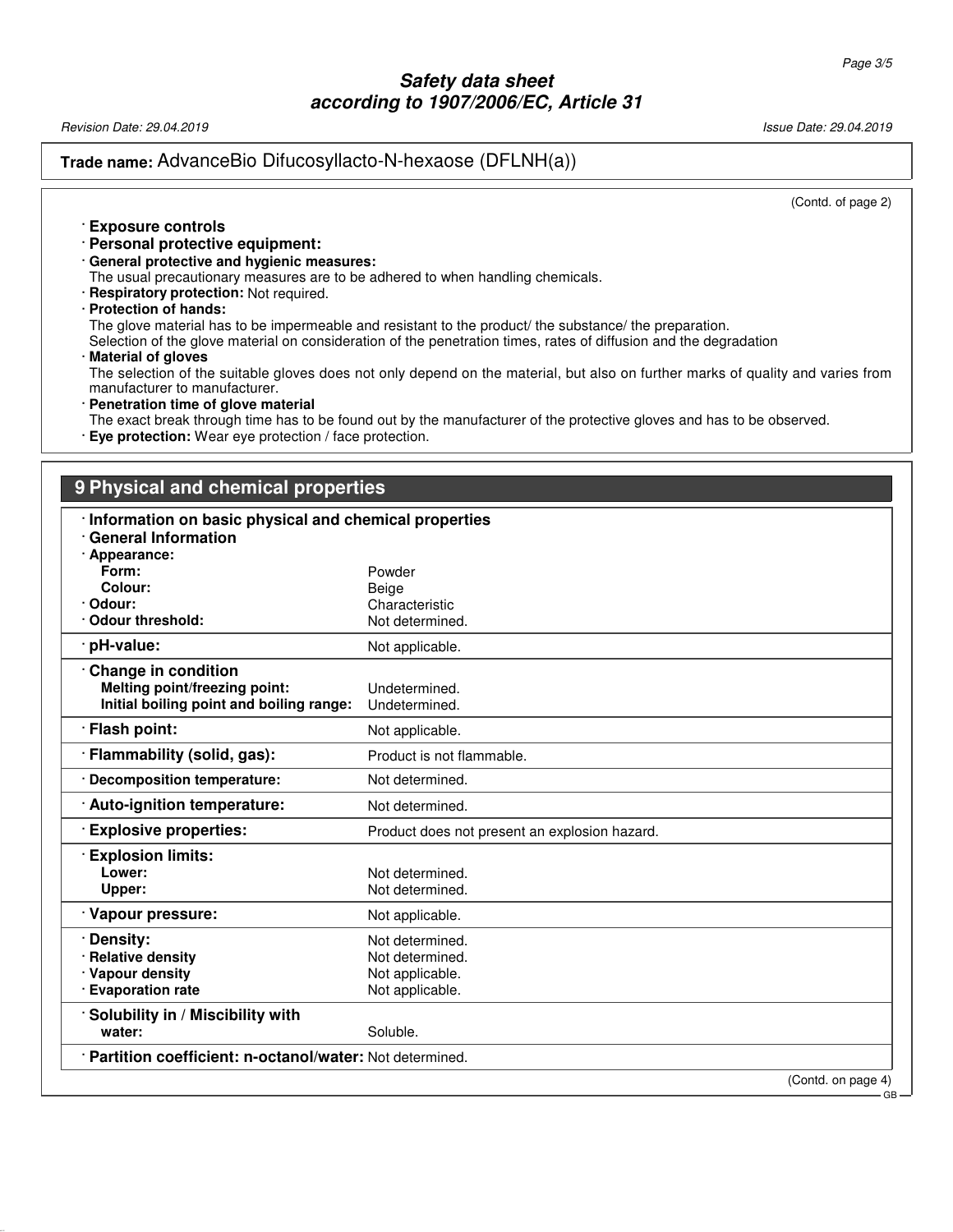Revision Date: 29.04.2019 Issue Date: 29.04.2019

## **Trade name:** AdvanceBio Difucosyllacto-N-hexaose (DFLNH(a))

|                 | (Contd. of page 3)                                            |
|-----------------|---------------------------------------------------------------|
| Not applicable. |                                                               |
| 100.0 $%$       |                                                               |
|                 | Not applicable.<br>No further relevant information available. |

## **10 Stability and reactivity**

- · **Reactivity** No further relevant information available.
- · **Chemical stability**
- · **Thermal decomposition / conditions to be avoided:** No decomposition if used according to specifications.
- · **Possibility of hazardous reactions** No dangerous reactions known.
- · **Conditions to avoid** No further relevant information available.
- · **Incompatible materials:** No further relevant information available.
- · **Hazardous decomposition products:** No dangerous decomposition products known.

### **11 Toxicological information**

- · **Information on toxicological effects**
- · **Acute toxicity** Based on available data, the classification criteria are not met.
- · **Primary irritant effect:**
- · **Skin corrosion/irritation** Based on available data, the classification criteria are not met.
- · **Serious eye damage/irritation** Based on available data, the classification criteria are not met.
- · **Respiratory or skin sensitisation** Based on available data, the classification criteria are not met.
- · **CMR effects (carcinogenity, mutagenicity and toxicity for reproduction)**
- · **Germ cell mutagenicity** Based on available data, the classification criteria are not met.
- · **Carcinogenicity** Based on available data, the classification criteria are not met.
- · **Reproductive toxicity** Based on available data, the classification criteria are not met.
- · **STOT-single exposure** Based on available data, the classification criteria are not met.
- · **STOT-repeated exposure** Based on available data, the classification criteria are not met.
- · **Aspiration hazard** Based on available data, the classification criteria are not met.

## **12 Ecological information**

- · **Toxicity**
- · **Aquatic toxicity:** No further relevant information available.
- · **Persistence and degradability** No further relevant information available.
- · **Behaviour in environmental systems:**
- · **Bioaccumulative potential** No further relevant information available.
- · **Mobility in soil** No further relevant information available.
- · **Additional ecological information:**
- · **General notes:**

Water hazard class 1 (German Regulation) (Self-assessment): slightly hazardous for water

Do not allow undiluted product or large quantities of it to reach ground water, water course or sewage system.

- · **Results of PBT and vPvB assessment**
- · **PBT:** Not applicable.
- · **vPvB:** Not applicable.

(Contd. on page 5) GB